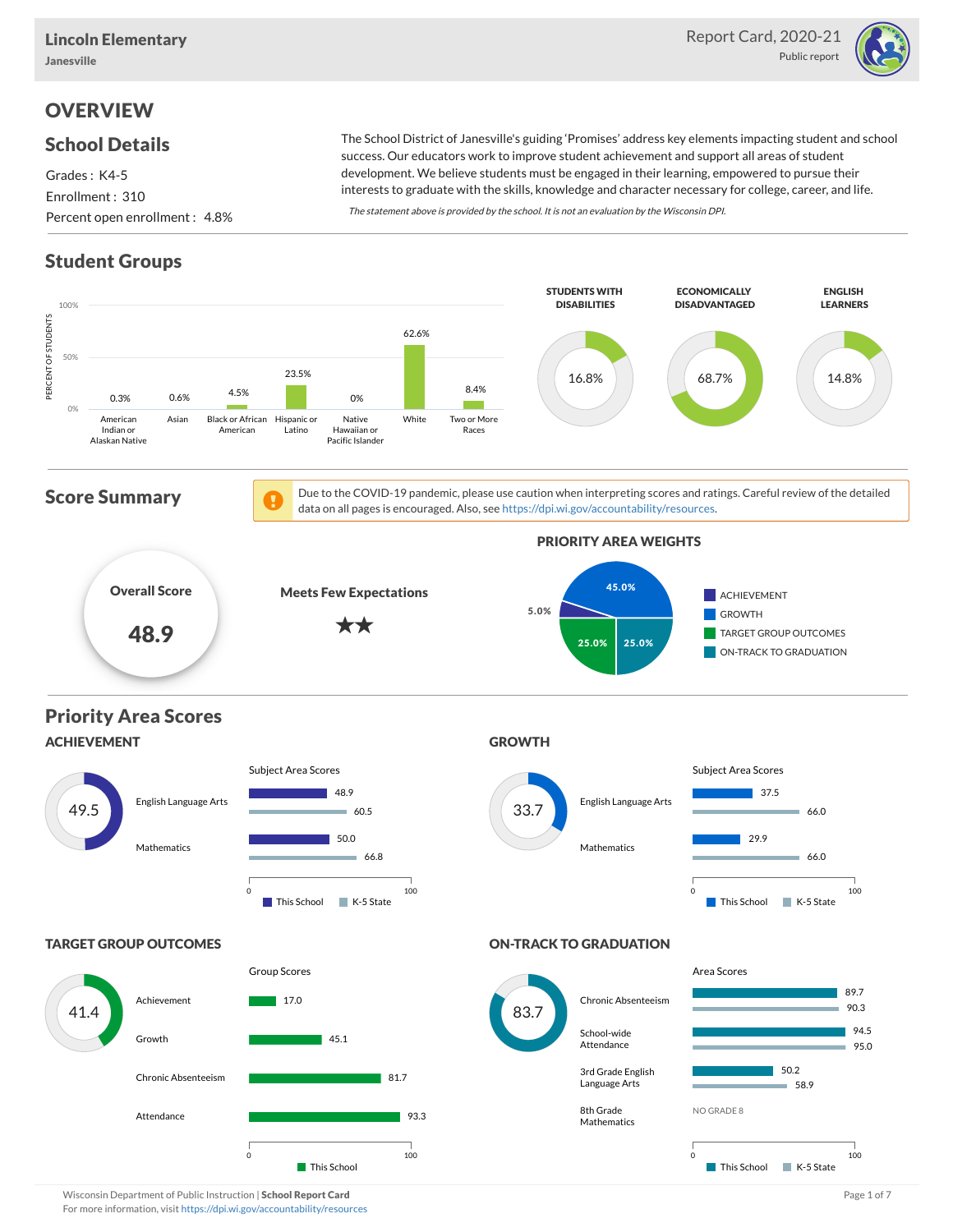

# ACHIEVEMENT

This priority area summarizes how this school's students performed on state assessments using a points-based proficiency system that gives partial credit for Basic test performance and extra credit for Advanced performance. The score is a multi-year average of English language arts and mathematics subscores.

## Priority Area Score



## Student Group Achievement, 2020-21 (for information only)

Group size is given in parentheses. Groups with fewer than 20 students are not displayed.

#### ENGLISH LANGUAGE ARTS





## Performance Levels by Year

These graphs show school-wide percentages and group sizes of students performing at each level.

#### ENGLISH LANGUAGE ARTS



#### **MATHEMATICS**

**MATHEMATICS** 



Wisconsin Department of Public Instruction | School Report Card Page 2 of 7 and 2008 and 2009 and 2 of 7 and 2 of 7 For more information, visit <https://dpi.wi.gov/accountability/resources>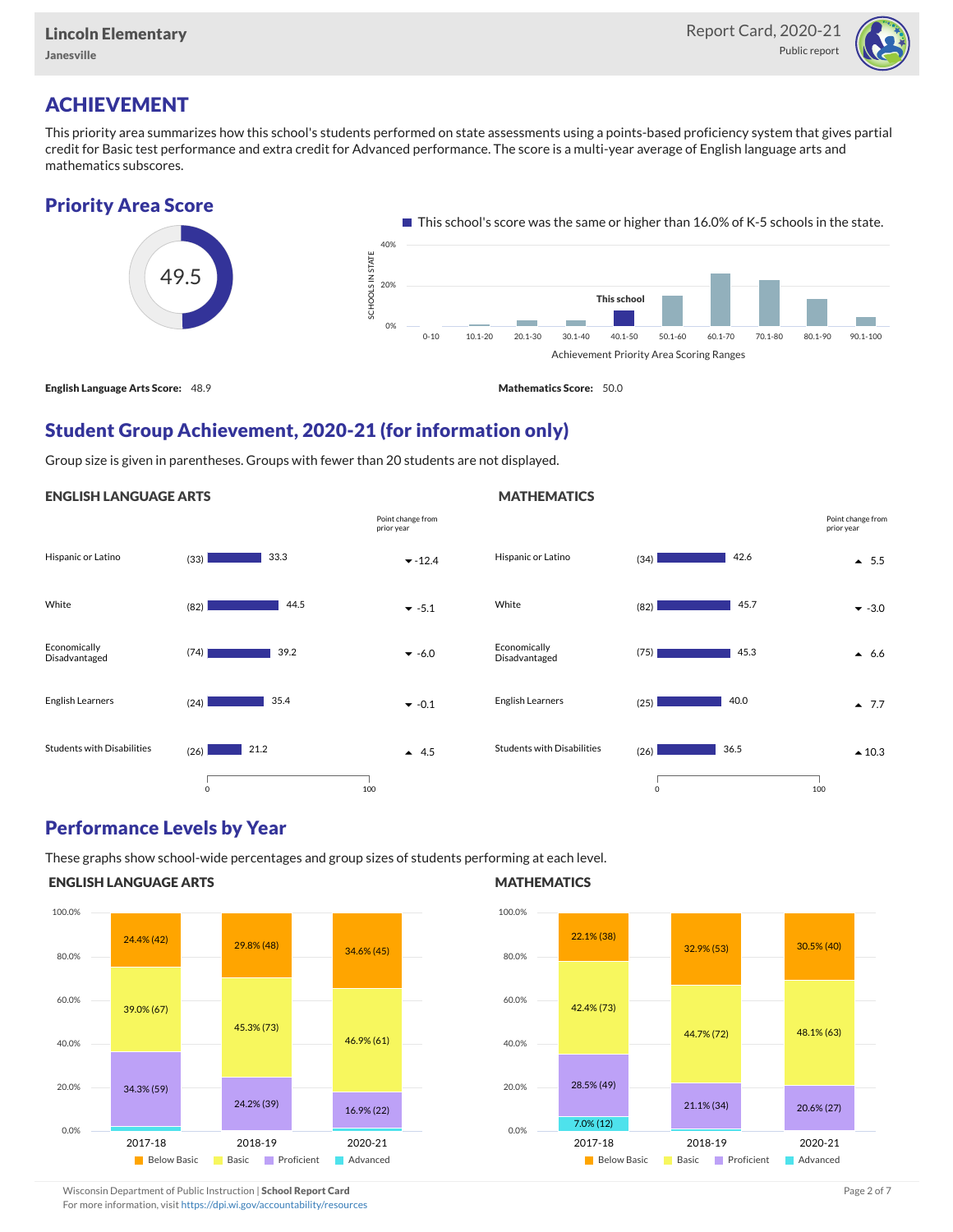

# ACHIEVEMENT - ADDITIONAL INFORMATION

The data on this page is for information only.

# Test Participation Rates, 2020-21

| <b>ENGLISH LANGUAGE ARTS</b> |                             | <b>MATHEMATICS</b> |                             |  |  |  |  |  |
|------------------------------|-----------------------------|--------------------|-----------------------------|--|--|--|--|--|
| All students                 | Lowest-participating group: | All students       | Lowest-participating group: |  |  |  |  |  |
|                              | Hispanic or Latino          |                    | Hispanic or Latino          |  |  |  |  |  |
| 96.5%                        | 92.3%                       | 95.8%              | 89.7%                       |  |  |  |  |  |

## Student Group Performance Levels by Year

Groups with any full academic year students in tested grades are shown.

#### ENGLISH LANGUAGE ARTS

|                                     |                  |           | 2017-18    |         |                | 2018-19<br>2020-21 |           |            |                      |                |                  |           |            |           |                    |
|-------------------------------------|------------------|-----------|------------|---------|----------------|--------------------|-----------|------------|----------------------|----------------|------------------|-----------|------------|-----------|--------------------|
|                                     | Tested<br>Total# | Advanced  | Proficient | Basic   | Below<br>Basic | Tested<br>Total#   | Advanced  | Proficient | Basic                | Below<br>Basic | Tested<br>Total# | Advanced  | Proficient | Basic     | <b>Below Basic</b> |
| All Students: K-5 State             | 192,784          | 7.3%      | 35.1%      | 34.5%   | 23.2%          | 189,032            | 6.7%      | 33.7%      | 34.8%                | 24.8%          | 158,545          | 5.8%      | 31.3%      | 35.0%     | 27.9%              |
| <b>All Students</b>                 | 172              | 2.3%      | 34.3%      | 39.0%   | 24.4%          | 161                | 0.6%      | 24.2%      | 45.3%                | 29.8%          | 130              | 1.5%      | 16.9%      | 46.9%     | 34.6%              |
| Asian                               | $\overline{20}$  | $\ddot{}$ | $\star$    | ٠       | $\star$        | $\angle 20$        | $\star$   | $\star$    | $\ddot{\phantom{1}}$ | $\star$        | $\angle 20$      | $\star$   | $\star$    |           |                    |
| <b>Black or African American</b>    | $\sim 20$        | $\ddot{}$ | $\star$    | $\star$ | $\star$        | $\angle 20$        | $\star$   | $\star$    | $\ddot{}$            | $\star$        | $\angle 20$      | $\star$   | $\star$    |           |                    |
| Hispanic or Latino                  | 35               | 0.0%      | 25.7%      | 45.7%   | 28.6%          | 35                 | 0.0%      | 20.0%      | 51.4%                | 28.6%          | 33               | 0.0%      | 12.1%      | 42.4%     | 45.5%              |
| Native Hawaiian or Pacific Islander | $\angle 20$      | $\star$   | $\star$    | $\star$ | $\star$        | $\mathbf 0$        | <b>NA</b> | <b>NA</b>  | <b>NA</b>            | <b>NA</b>      | $\mathbf 0$      | <b>NA</b> | <b>NA</b>  | <b>NA</b> | <b>NA</b>          |
| White                               | 120              | 3.3%      | 36.7%      | 39.2%   | 20.8%          | 114                | 0.9%      | 27.2%      | 42.1%                | 29.8%          | 82               | 1.2%      | 15.9%      | 53.7%     | 29.3%              |
| Two or More Races                   | $\sim 20$        |           | $\star$    | $\star$ | $\star$        | $\sim 20$          | $\star$   | $\star$    |                      | $\star$        | $\sim 20$        | $\star$   | $\star$    |           |                    |
| <b>Economically Disadvantaged</b>   | 110              | 1.8%      | 32.7%      | 37.3%   | 28.2%          | 93                 | 1.1%      | 22.6%      | 41.9%                | 34.4%          | 74               | 2.7%      | 13.5%      | 43.2%     | 40.5%              |
| English Learners                    | 31               | 0.0%      | 19.4%      | 45.2%   | 35.5%          | 31                 | 0.0%      | 9.7%       | 51.6%                | 38.7%          | 24               | 0.0%      | 12.5%      | 45.8%     | 41.7%              |
| <b>Students with Disabilities</b>   | 25               | 0.0%      | 24.0%      | 28.0%   | 48.0%          | 21                 | 0.0%      | $0.0\%$    | 33.3%                | 66.7%          | 26               | $0.0\%$   | 7.7%       | 26.9%     | 65.4%              |

#### **MATHEMATICS**

|                                     |                  |           | 2017-18    |         |                | 2018-19<br>2020-21 |           |            |                      |                |                  |           |            |           |                    |
|-------------------------------------|------------------|-----------|------------|---------|----------------|--------------------|-----------|------------|----------------------|----------------|------------------|-----------|------------|-----------|--------------------|
|                                     | Tested<br>Total# | Advanced  | Proficient | Basic   | Below<br>Basic | Tested<br>Total#   | Advanced  | Proficient | Basic                | Below<br>Basic | Tested<br>Total# | Advanced  | Proficient | Basic     | <b>Below Basic</b> |
| All Students: K-5 State             | 193,134          | 11.3%     | 35.2%      | 32.5%   | 21.0%          | 189,328            | 12.0%     | 34.8%      | 32.0%                | 21.2%          | 158,380          | 10.1%     | 32.3%      | 32.1%     | 25.6%              |
| <b>All Students</b>                 | 172              | 7.0%      | 28.5%      | 42.4%   | 22.1%          | 161                | 1.2%      | 21.1%      | 44.7%                | 32.9%          | 131              | 0.8%      | 20.6%      | 48.1%     | 30.5%              |
| Asian                               | $\sim 20$        | $\ddot{}$ | $\star$    | ٠       | $\star$        | $\angle 20$        | $\star$   | $\star$    | $\ddot{}$            | $\star$        | $\angle 20$      | $\star$   | $\star$    |           |                    |
| <b>Black or African American</b>    | $\sim 20$        |           | $\star$    | $\star$ | $\star$        | $\sim 20$          | $\star$   | $\star$    |                      | $\star$        | $\angle 20$      | $\star$   | $\star$    |           |                    |
| Hispanic or Latino                  | 35               | 0.0%      | 17.1%      | 57.1%   | 25.7%          | 35                 | 0.0%      | 11.4%      | 51.4%                | 37.1%          | 34               | 0.0%      | 14.7%      | 55.9%     | 29.4%              |
| Native Hawaiian or Pacific Islander | $\angle 20$      | $\star$   | $\star$    | $\star$ | $\star$        | $\mathbf 0$        | <b>NA</b> | <b>NA</b>  | <b>NA</b>            | <b>NA</b>      | $\mathbf 0$      | <b>NA</b> | <b>NA</b>  | <b>NA</b> | <b>NA</b>          |
| White                               | 120              | 10.0%     | 30.0%      | 40.0%   | 20.0%          | 114                | 1.8%      | 25.4%      | 41.2%                | 31.6%          | 82               | 1.2%      | 19.5%      | 48.8%     | 30.5%              |
| Two or More Races                   | $\sim 20$        | $\ddot{}$ | $\star$    | $\star$ | $\star$        | $\sim 20$          | $\star$   | $\star$    | $\ddot{\phantom{1}}$ | $\star$        | $\sim 20$        | $\star$   | $\star$    |           |                    |
| <b>Economically Disadvantaged</b>   | 110              | 4.5%      | 28.2%      | 43.6%   | 23.6%          | 93                 | 1.1%      | 19.4%      | 35.5%                | 44.1%          | 75               | 0.0%      | 21.3%      | 48.0%     | 30.7%              |
| English Learners                    | 31               | 0.0%      | 12.9%      | 58.1%   | 29.0%          | 31                 | 0.0%      | 6.5%       | 51.6%                | 41.9%          | 25               | 0.0%      | 8.0%       | 64.0%     | 28.0%              |
| <b>Students with Disabilities</b>   | 25               | 0.0%      | 32.0%      | 36.0%   | 32.0%          | 21                 | 0.0%      | $0.0\%$    | 52.4%                | 47.6%          | 26               | 3.8%      | 3.8%       | 53.8%     | 38.5%              |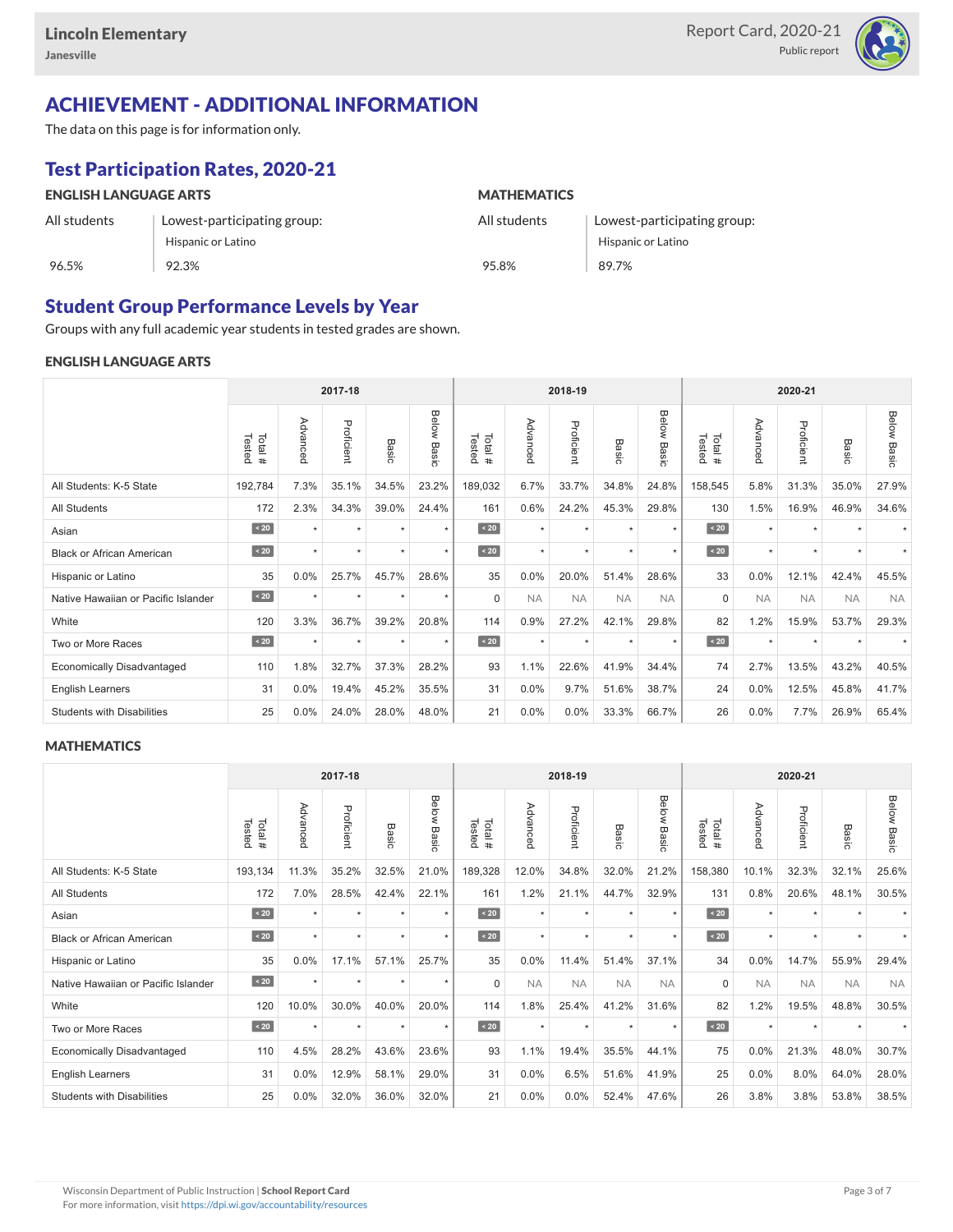

## **GROWTH**

This priority area measures year-to-year student progress on statewide tests. It uses a value-added model that seeks to control for circumstances beyond the influence of educators. A high value-added score means that on average students in the school are progressing more quickly than other, similar students. Growth is scored from 0 to 100 to match the other priority areas and is a conversion from the roughly 0 to 6 value-added score.



## Student Group Value-Added (for information only)

Value-added scores cover an approximately 0-6 range. Higher scores mean greater positive impact. A score of 3.0 is average. Group size is shown in parentheses. Groups with fewer than 20 students are not displayed. Shaded boxes indicate higher-than-average scores.

**MATHEMATICS** 



#### ENGLISH LANGUAGE ARTS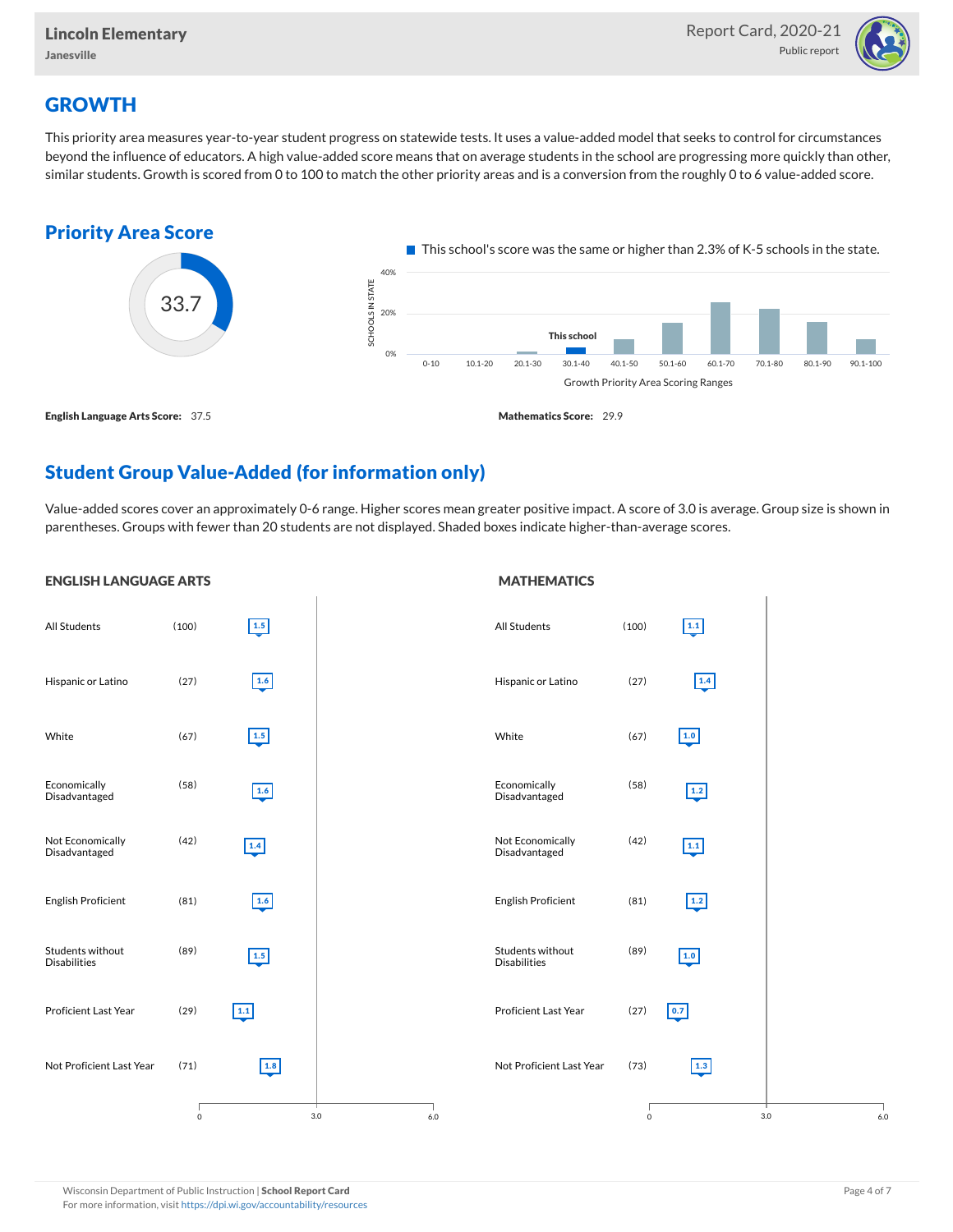

# TARGET GROUP OUTCOMES

This priority area examines outcomes for students with the lowest test scores — the Target Group. It is designed to promote equity by helping schools focus on learners who need the most support while also improving outcomes for all students. The priority area score combines component scores for achievement, growth, chronic absenteeism, and attendance or graduation rate. Data are not displayed when target groups have fewer than 20 students.





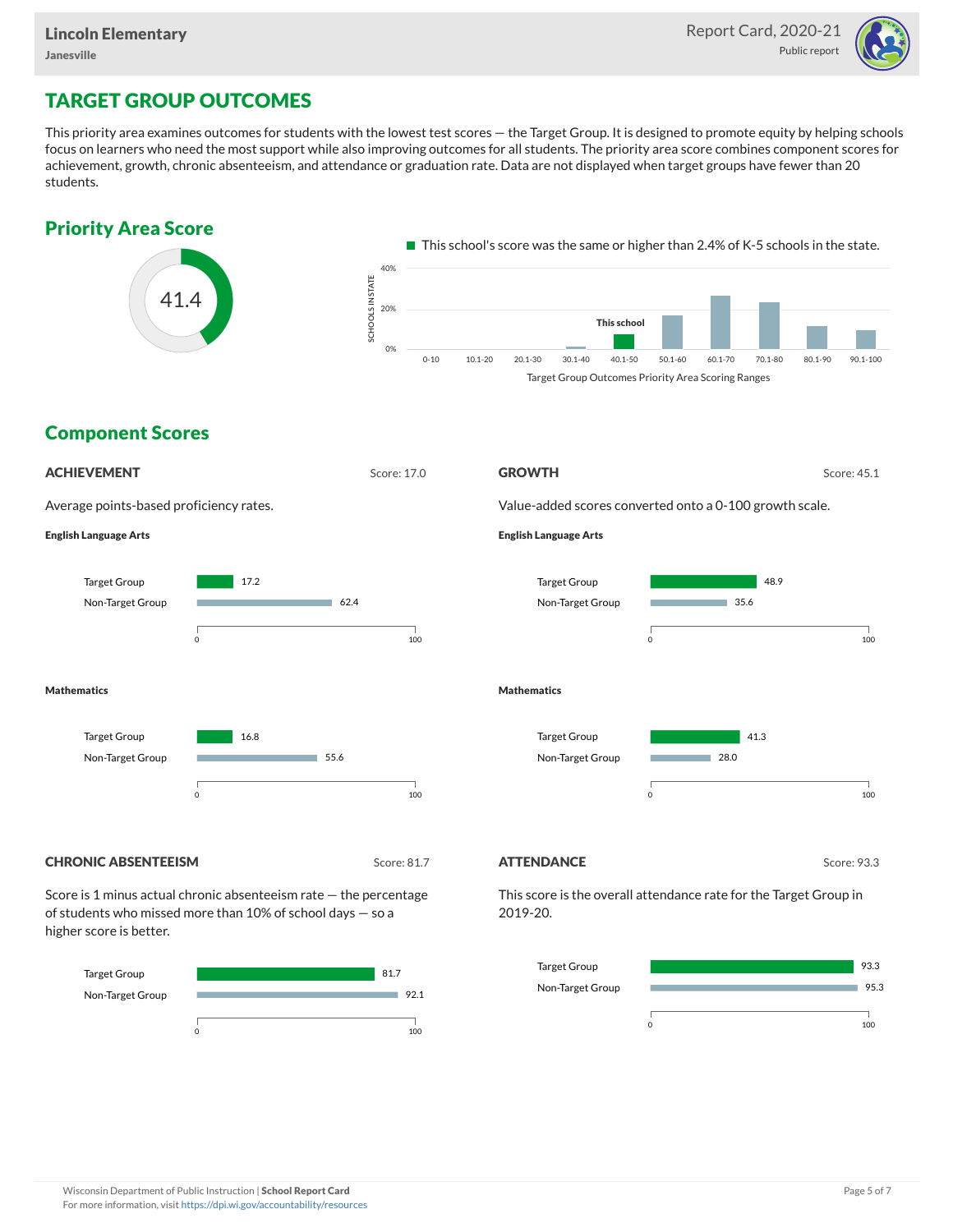

## ON-TRACK TO GRADUATION

This priority area indicates how successfully students are progressing toward completing their K-12 education. The score combines component scores for measures of student engagement and achievement.

## Priority Area Score



This school's score was the same or higher than 19.8% of K-5 schools in the state.



## Component Scores

#### **CHRONIC ABSENTEEISM** Score: 89.7

Score is 1 minus actual chronic absenteeism rate — the percentage of students who missed more than 10% of school days — so a higher score is better.



#### **SCHOOL-WIDE ATTENDANCE** Score: 94.5

This score is the overall attendance rate for the school in 2019-20.



#### **3RD GRADE ENGLISH LANGUAGE ARTS** Score: 50.2

Average points-based proficiency rates.



#### **8TH GRADE MATHEMATICS** Score: NA

Average points-based proficiency rates.

NO GRADE 8